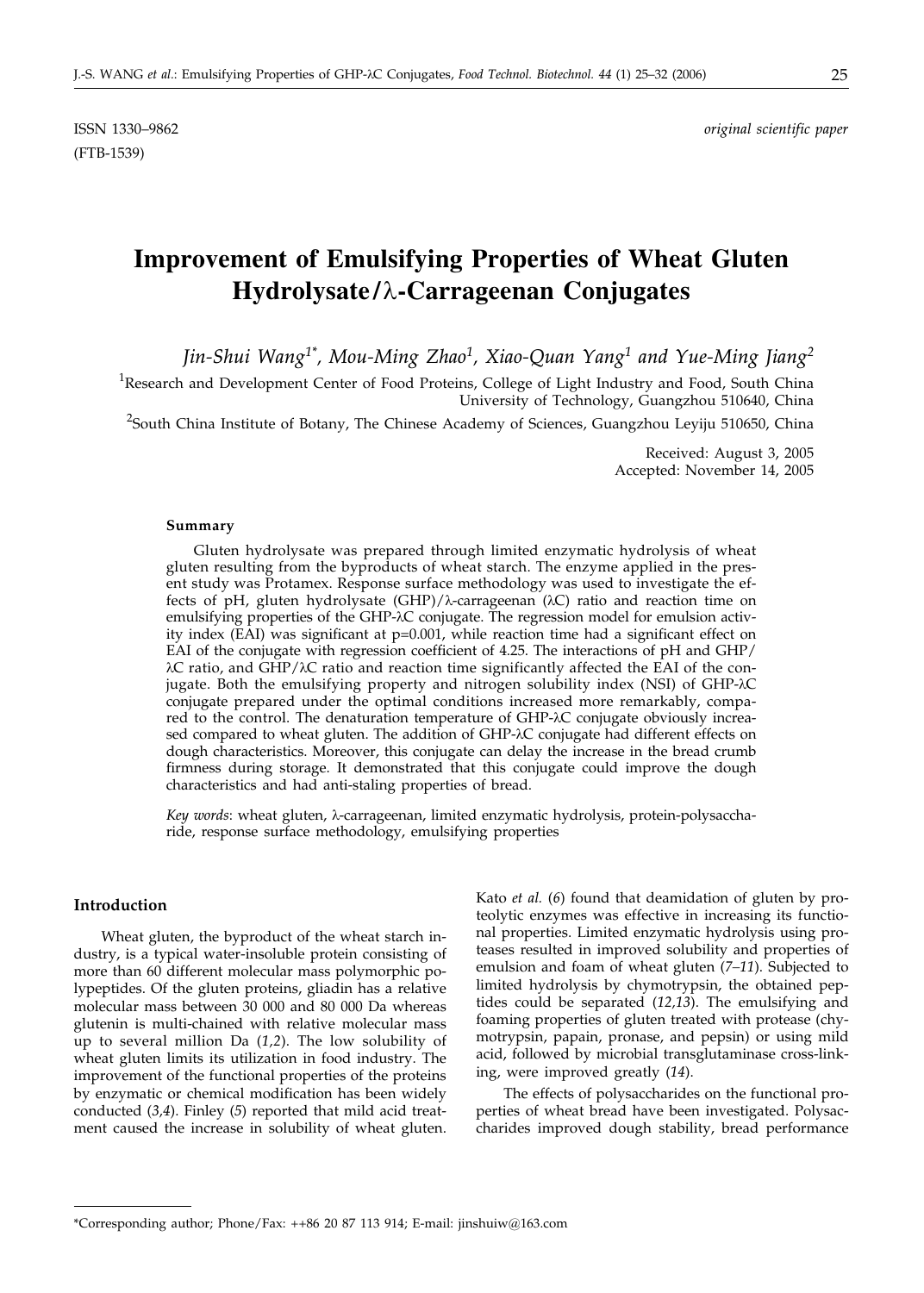and bread shelf life (*15*). Interactions of protein and polysaccharide in the bulk solution or at the interface depended on the characteristics of protein and polysaccharide structure as well as on the pH value (*16,17*). Aqueous solutions of proteins and polysaccharides exhibited complex coacervation (complexation), miscibility and segregation.

Only a few studies in the literature are available on interactions between polysaccharides and gluten protein. Associative interactions exist among microbial polysaccharides, carrageenan and alginate with purified gluten protein (*18*). The increase in viscosity of the mixture from deamidated gluten and sodium alginate was observed by Howell *et al*. (*19*), who discussed two possible explanations: phase separation and electrostatic interactions between carboxyl groups and amide groups. In addition, León *et al*. (*20*) found that a fraction of hydrophobic gluten protein could interact with  $\lambda$ -carrageenan, and suggested that sulphate groups of hydrocolloids and the amino groups of glutamines present in the gluten protein were associated with the interaction. Ribotta *et al*. (*21*) demonstrated that carrageenan isoforms and pectin could form hydrophilic complexes with gluten proteins and the capacity of the complexation appeared to be related to the density of the anionic group in the hydrocolloid. However, their assumption is doubtful because glutamine has an amide side chain, which is not ionizable. Electrostatic interactions can involve lysine and terminal  $NH<sub>2</sub>$  in gluten protein.

Polysaccharides have a strong effect on the functional properties of intact food proteins (*22*), but, this behaviour was quite different from that observed for functional properties of protein hydrolysates used (*23*). The potential effects of interactions between polysaccharides and gluten protein, particularly in gluten hydrolysates obtained after limited enzymatic hydrolysis, on the functional properties have not been investigated.

In this present study, the objective was to determine the effect of  $\lambda$ -carrageenan addition on emulsifying properties of gluten and gluten hydrolysate obtained after Protamex hydrolysis, and to evaluate potential interactions between these different variables. In addition, response surface methodology was used to investigate the interactions of pH,  $GHP/\lambda C$  ratio and reaction time in the emulsifying properties of the conjugate.

### **Materials and Methods**

### *Raw materials*

Commercial wheat gluten was obtained from Lianhua Co., China. Gluten contained 71.5 % (mass fraction, on dry basis) protein and 6.8 % moisture. Protamex  $(1.0.10<sup>5</sup> units/g)$  was provided by Novo Nordisk Co. (Beijing, China). The other chemicals were of analytical grade. λ-carrageenan (λC) was purchased from JAYI Food Science and Technology Institute in Shanghai.

### *Preparation of gluten hydrolysate (GHP) by Protamex*

The aqueous dispersion (8 %) of wheat gluten was heated for 30 min in a water bath at 90 °C prior to enzymatic hydrolysis. The gluten hydrolysis by Protamex

was carried out for 3.5 h at 48 °C (heated magnetic stirrer, Model DF-1, Jintan, China) and pH=6.8, with a ratio of enzyme to substrate  $(E/S)$  of 2000 unit/g. The enzyme was inactivated for 10 min by heat treatment at 100 °C. The resulting hydrolysate was rapidly cooled to  $25 \degree C$  in the ice bath, then freeze-dried and finally stored until use at  $-20$  °C.

### *Preparation of GHP-C conjugates*

GHP- $\lambda$ C conjugate was prepared according to the method by Martinez *et al.* (23). Solutions of λC were made by dissolving the  $\lambda$ C in 0.005 mol/L of KH<sub>2</sub>PO<sub>4</sub>/Na<sub>2</sub>HPO<sub>4</sub> buffer at 70 °C. To avoid bacterial growth, 0.2 g/L of sodium azide was added to the solutions. GHP was added to the solutions of  $\lambda C$  and then pH was adjusted to a given value. The reaction was performed at 70  $\degree$ C for different durations of time. The resulting conjugates were freeze-dried prior to further use.

### *SDS-PAGE analysis*

Gel electrophoresis was conducted according to the method of Laemmli (*24*) using *V*/*m*=10 % acrylamide separating gel and 2.5 % acrylamide stacking gel. Samples were prepared in Tris-glycine buffer of pH=8.8, containing 1.5 % SDS and the gel sheets were stained for protein with Coomassie brilliant blue R-250.

### *Measurement of emulsifying properties*

The emulsifying properties were determined by the method of Pearce and Kinsella (*25*), with a few modifications. To prepare emulsions, 15 mL of pure peanut oil and 45 mL of 0.1 % protein solution in 0.2 mol/L of phosphate buffer (pH=7.0) were mixed, shaken and homogenized for 1 min at 10 000 rpm with a FA25 lab high shear dispersing machine (Fluko Equipment Shanghai Co. Ltd.) at 25 °C. A 200-µL sample of each emulsion was taken from the bottom of the container after different intervals and diluted with 20 mL of 0.1 % sodium dodecyl sulphate solution. The absorbance of the diluted emulsion was measured at 500 nm. The emulsifying activity (EA) was determined from the absorbance measured immediately after emulsion formation.

#### *Solubility determination*

Sample solution (1 %) was adjusted to pH values from 2 to 10. After being left standing for 5 min, the samples were centrifuged for 20 min at 3800 rpm. Protein was determined in the supernatant by the Lowry method with a modification (*26*). The standard curve was made with bovine serum albumin (BSA). Nitrogen solubility index (NSI %) was calculated from the protein content in the sample relative to the protein content in the solution.

#### *Measurement of thermal property*

Thermal property was determined with differential scanning calorimetry (DSC, DT-40, Japan) according to the method of Molina and Añón (*27*). The range of scanning temperature was 30-200  $^{\circ}$ C, the increase rate of temperature was 10  $\mathrm{C/min}$ , and the flow rate of nitrogen was 30 mL/min. Sample used in this study was about 10 mg.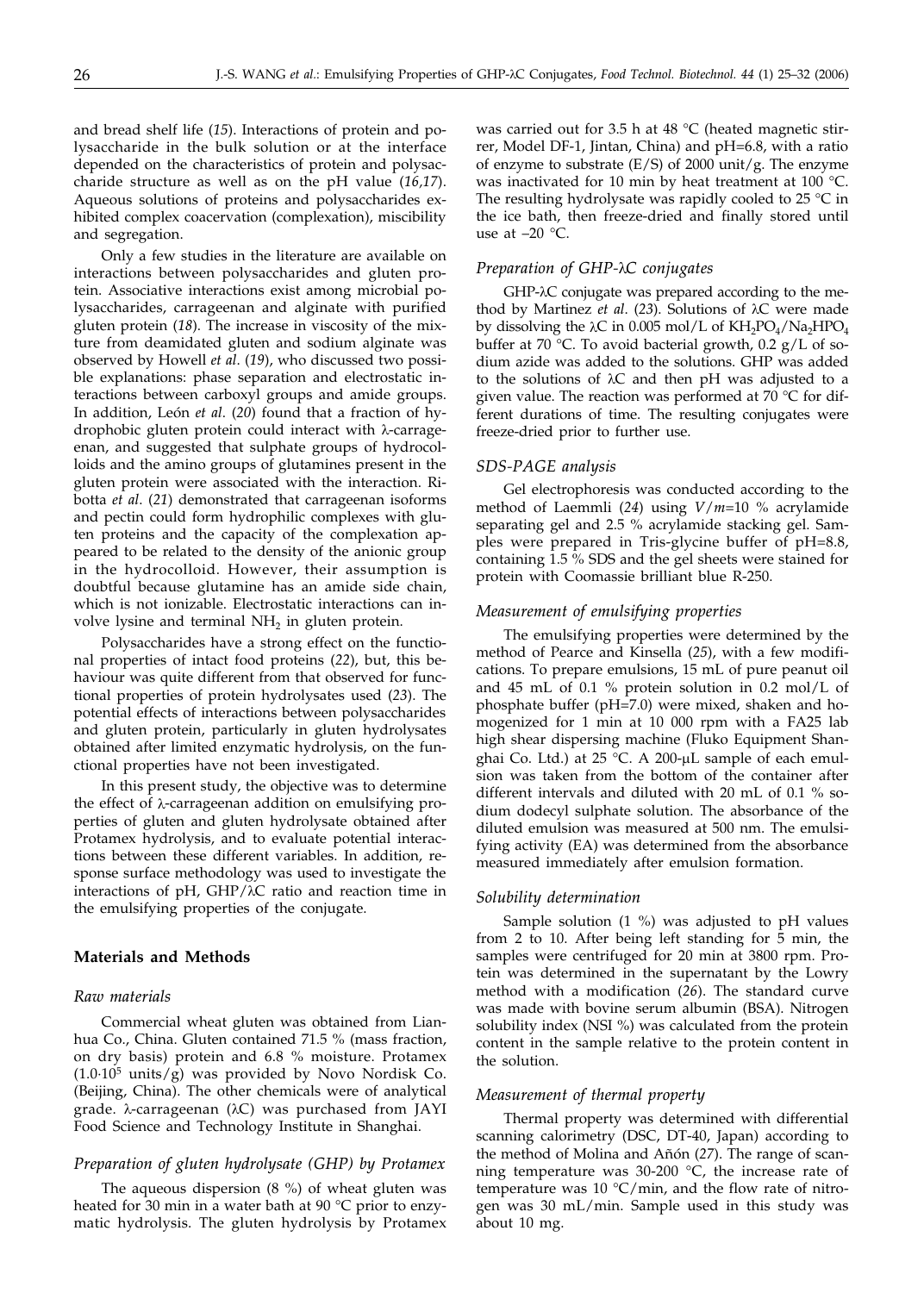#### *Baking procedure*

Baking was carried out according to our previous method with a modification (*28*). The dough formulation comprised wheat flour 100 g, compressed yeast 1.6 g, sodium chloride 1.5 g and shortening 3.0 g. The addition of water depended on a farinograph test using the 500 BU line. The resulting dough was allowed to rest for 15 min in a cabinet at 30  $^{\circ}$ C and 70 % relative humidity (RH). The bulk dough was then sheeted in a roller having two rolls of  $50\times12.6$  cm<sup>2</sup>. The dough was divided into pieces of 80 g, hand-moulded, proofed at 30 °C and 96 % RH up to its maximum volume, and then baked for 18 min at 200 °C.

Bread loaf specific volume was determined by rapeseed displacement. Bread was stored at 20 °C for different time.

#### *Measurement of firmness of bread crumb*

The firmness of bread was determined with TPA model of Texture Analyzer (TA-XT2i, Stable Micro Systems, England). Bread slices (15-mm thickness) were compressed using a 50-mm diameter aluminium plunger with 5 kg of load cells. The rates of pretest, test and post-test were 3.0, 1.7 and 1.7 mm/s, respectively. The compression curves of the bread crumbs (distance *vs*. force) were plotted, and the force at 25 % compression was recorded as a measure of bread firmness in accordance with the AACC International method 74–09 (*29*). Six slices from each loaf were analyzed. The mean coefficient of variation for the determination of bread crumb firmness on different days was calculated on the 5 % level.

#### *Experimental design and statistical analysis*

Response surface methodology (RSM) was used to study the simultaneous effect of the three experimental variables. Three levels of each variable were chosen on the basis of the central composite design principle (*30*). The levels of  $pH$ ,  $GHP/\lambda C$  ratio and reaction time for

Table 1. Levels of variables established according to the central composite rotatable design

| Treatment      | pH    | $GHP/\lambda C$ ratio | reaction<br>time/day | $EAI/(m^2/g)$ |
|----------------|-------|-----------------------|----------------------|---------------|
| $\mathbf{1}$   | 9.00  | 7.00                  | 20                   | 31.6          |
| $\overline{2}$ | 9.00  | 7.00                  | 20                   | 33.3          |
| 3              | 9.00  | 6.00                  | 20                   | 27.4          |
| 4              | 10.00 | 6.00                  | 22                   | 29.5          |
| 5              | 8.00  | 6.00                  | 18                   | 30.6          |
| 6              | 9.00  | 7.00                  | 18                   | 36.7          |
| 7              | 8.00  | 7.00                  | 20                   | 32.4          |
| 8              | 10.00 | 7.00                  | 20                   | 33.6          |
| 9              | 9.00  | 7.00                  | 20                   | 33.6          |
| 10             | 9.00  | 7.00                  | 20                   | 32.8          |
| 11             | 9.00  | 7.00                  | 20                   | 32.8          |
| 12             | 8.00  | 8.00                  | 22                   | 37.1          |
| 13             | 10.00 | 8.00                  | 18                   | 28.3          |
| 14             | 9.00  | 8.00                  | 20                   | 29.4          |
| 15             | 9.00  | 7.00                  | 22                   | 28.2          |

each experiment in the central composite design are presented in Table 1. Statistical analysis was performed using Minitab 12.5 for Windows (Minitab Inc., State College, PA).

For each experimental factor the variance was partitioned into three components (linear, quadratic and interaction) to assess the adequacy of the second order polynomial function and relative importance of these components. The significance of the equation parameters for each response variable was assessed by F test. These three-dimensional representations showed the effect of two independent variables on the response at a constant value of the third independent variable set at the center point.

### **Results and Discussion**

### *Basic indices of GHP*

The degree of hydrolysis (DH) of gluten protein was 6.6 %, while the gluten hydrolysate showed the highest solubility at DH=6.6 % (data not shown). The EAI of GHP was 22.24  $m^2/g$ , while the ESI was 6.4 min. The emulsifying properties of GHP improved markedly, compared to the EAI (4.32  $m^2/g$ ) of the original gluten.

### *Interaction of GHP and C by response surface analysis*

In this study, response surface methodology was used to study the interaction between GHP and  $\lambda$ C and optimize the variables such as  $pH$ ,  $GHP/\lambda C$  ratio, reaction time, temperature and concentration of wheat hydrolysate by Protamex (GHP). The reaction was performed at 70 °C, with the concentration of GHP being 10 %. Furthermore, pH, GHP/ $\lambda$ C ratio and reaction time were independent variables, and EAI was regarded as estimated response. The results are presented in Table 1.

The following second-order polynomial equation of function  $X_i$  was fitted for each variable assessed:

$$
\begin{aligned} Y=&\alpha_0+\alpha_1X_1+\alpha_2X_2+\alpha_3X_3+\alpha_{11}X_1^2+\alpha_{22}X_2^2+\alpha_{33}X_3^2+\alpha_{12}X_1X_2+\\ &+\alpha_{13}X_1X_3+\alpha_{23}X_2X_3 \end{aligned}
$$

where Y is the estimated response, EAI;  $X_1$ ,  $X_2$ ,  $X_3$ , are pH, WHP/ $\lambda$ C ratio and reaction time, respectively;  $\alpha_0$ ,  $\alpha_1$ ,  $\alpha_2$ ,  $\alpha_3$ ,  $\alpha_{11}$ ,  $\alpha_{12}$ ,  $\alpha_{13}$ ,  $\alpha_{22}$ ,  $\alpha_{23}$ ,  $\alpha_{33}$  are constant and regression coefficients of the models.

The regression equation and regression coefficients were obtained by SAS-RSR (response surface regression) procedure with the following equation:

$$
Y_{EAI} = 32.31 + 0.59X_1 + 0.88X_2 - 4.25X_3 + 1.28X_1^2 - 3.19X_2^2 + 0.71X_3^2 - 6.23X_1X_2 - 0.51X_1X_3 + 3.12X_2X_3.
$$

Analysis of variances indicated that the regression model for EAI was significant at p=0.0091, while the lack of error was not significant at p<0.05 (Table 2). Obviously, reaction time had a significant effect on EAI of conjugate (regression coefficient of 4.25). Regression coefficients between GHP/ $\lambda$ C ratio, pH, and EAI were 0.88 and 0.59, respectively.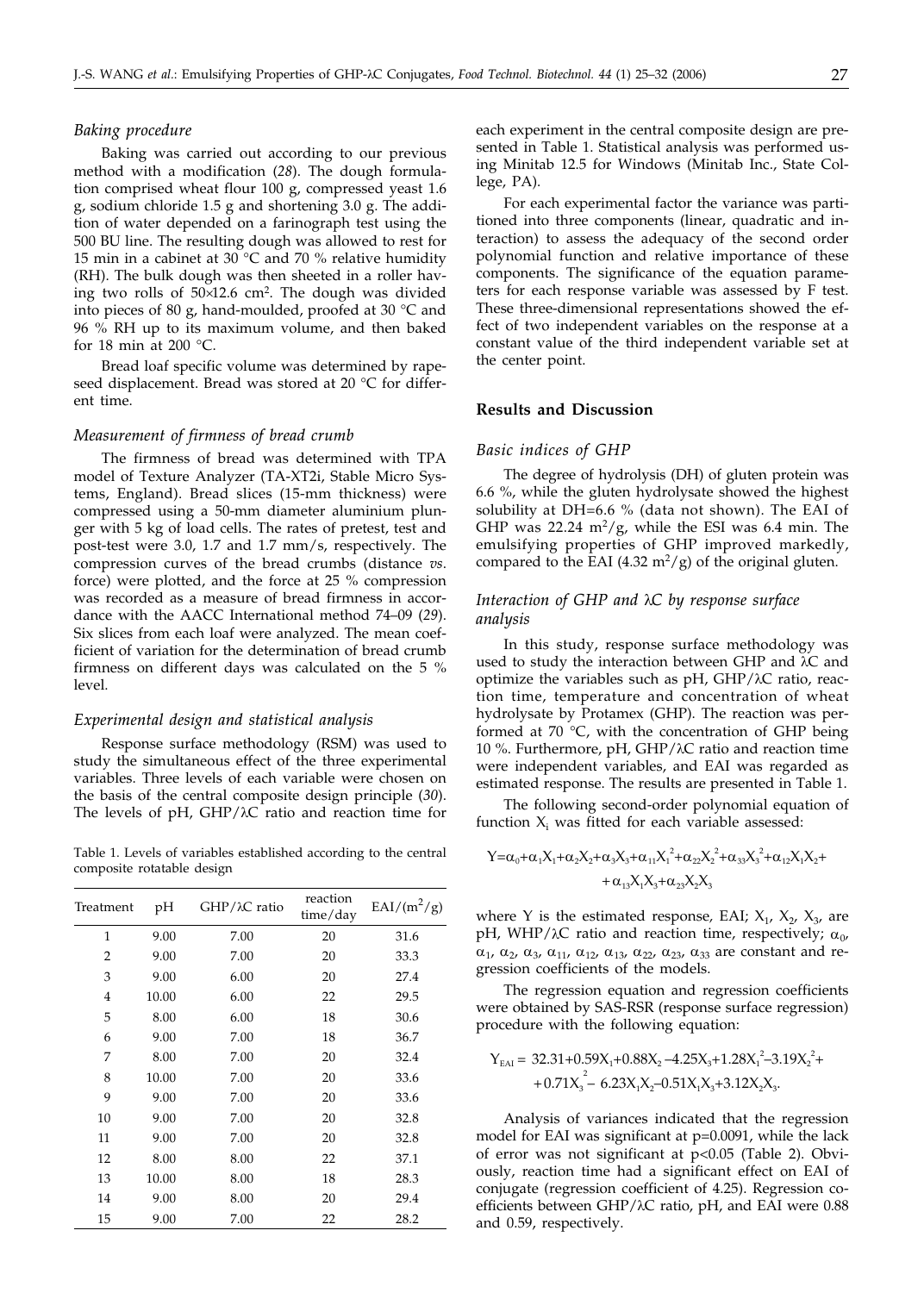Terms  $\alpha$  Sum of square Mean square F P Constant 32.31 114.31 12.70 10.58 0.0000 pH 0.59 0.70 0.70 0.58 0.4794 GHP/λC 0.88 1.53 1.53 1.28 0.3099 RT –4.25 36.17 36.17 30.12 0.0027 pH×pH 1.28 4.28 4.28 3.57 0.1175 GHP/λC×GHP/λC -3.19 26.58 26.58 22.14 0.0053 pHRT 0.71 1.33 1.33 1.10 0.3415 pH×GHP/ $\lambda$ C –6.23 51.81 51.81 43.15 0.0012 pHRT –0.51 0.34 0.34 0.29 0.6160

Table 2. Regression coefficients and analysis of variance of the regression model for EAI<sup>a</sup>

|                                                                    | <sup>a</sup> GHP/λC, gluten hydrolysate/λ-carrageenan ratio; RT, reaction |
|--------------------------------------------------------------------|---------------------------------------------------------------------------|
| time (day); $\alpha$ , constant and partial regression coefficient |                                                                           |

GHP/λC×RT 3.21 13.02 13.02 10.84 0.0216

Lack of error 3.75 3.75 6.66 0.0613

Residual 6.00 1.20

Correlation coefficient  $r^2 = 0.982$ 

Moreover, analysis of variance could explain the influence of interaction of variables on the estimated EAI by the quadratic model. Reaction time had linear effects ( $p$ <0.05), whereas GHP/ $\lambda$ C ratio had quadratic effects (p<0.05) on the EAI of the conjugate. In addition, pH and  $GHP/\lambda C$  ratio,  $GHP/\lambda C$  ratio and reaction time had significant interactions (p<0.05) on the EAI. As shown in Table 2, reaction time was the most important variable affecting the EAI of conjugates, with the regression coefficient of reaction time for EAI being 4.25.

The three-dimensional representations show the effect of two independent variables on the response at a constant value of the third independent variable, which was set at the center point (Figs. 1–3). In addition, interactions of two variables can be observed. Varying pH levels caused an increase in the EAI of the conjugate when  $GHP/\lambda C$  ratio was 6:1, but the EAI of the conjugate decreased drastically when  $GHP/\lambda C$  ratio was  $8:1$ (Fig. 1a). Significant interaction of pH and  $GHP/\lambda C$  ratio was detected (Fig. 1b).

When  $GHP/\lambda C$  ratio was 7:1, the EAI of the conjugates decreased at first and then increased gradually with the increase of pH values studied. There was no significant interaction between pH and reaction time (Figs. 2a and 2b). According to Figs. 3a and 3b, at constant pH, the EAI of the conjugates increased at first and then decreased rapidly with the increase of  $GHP/\lambda C$  ratio. The highest EAI of the conjugate was observed when  $GHP/\lambda C$  ratio ranged from 6.5–7.0 and reaction time was 18 days. In addition, when reaction time exceeded 22 days, the EAI of the conjugate increased visibly and then declined gently.

According to RSA software and validation, the optimal reaction parameters were determined as follows:  $pH=10.0$ ,  $GHP/\lambda C$  ratio of 6:1 and reaction time of 18 days. Thus, the EAI of the conjugate obtained at the optimal conditions was  $44.22 \text{ m}^2/\text{g}$ . The difference between the real result and the estimated result was only  $1.6 \%$ 

### *SDS-PAGE of GHP-C conjugate*

After being hydrolyzed by Protamex, the fractions of high molecular mass (HMM) in gluten hydrolysate decreased greatly compared with the original gluten (Fig. 4). The two new bands occurred in HMM zone in SDS-PAGE pattern of the conjugate (lane 3). Otherwise, some of the bands disappeared. This indicated that the conjugate of GHP and  $\lambda$ C was produced.



Fig. 1. Effects of pH and GHP/ $λ$ C ratio on conjugate EAI. Actual factor: reaction time=20 days. EAI: emulsion activity index;  $GHP/\lambda C$  ratio: gluten hydrolysate by Protamex/ $\lambda$ -carrageenan ratio

### *Difference of thermal characteristics of GHP-C conjugates*

Most of food ingredients need to be heated to some degree in the course of processing, but heat treatment can lead to the denaturation of or influence the functional properties of food proteins. Currently, differential scanning calorimetry (DSC) is being used widely to study the thermal properties of proteins. The DSC patterns of original wheat gluten, gluten hydrolysate obtained after hydrolysis by Protamex, and GHP-AC conjugate are presented in Table 3. The denaturation temperatures of the original wheat gluten, gluten hydrolysate, a blend of gluten hydrolysate and  $\lambda C$ , and GHP- $\lambda C$  conjugate were 83.5, 89.9, 89.4 and 93.9 °C, respectively. The DSC pattern of  $\lambda$ -carrageenan alone had no denaturation peak in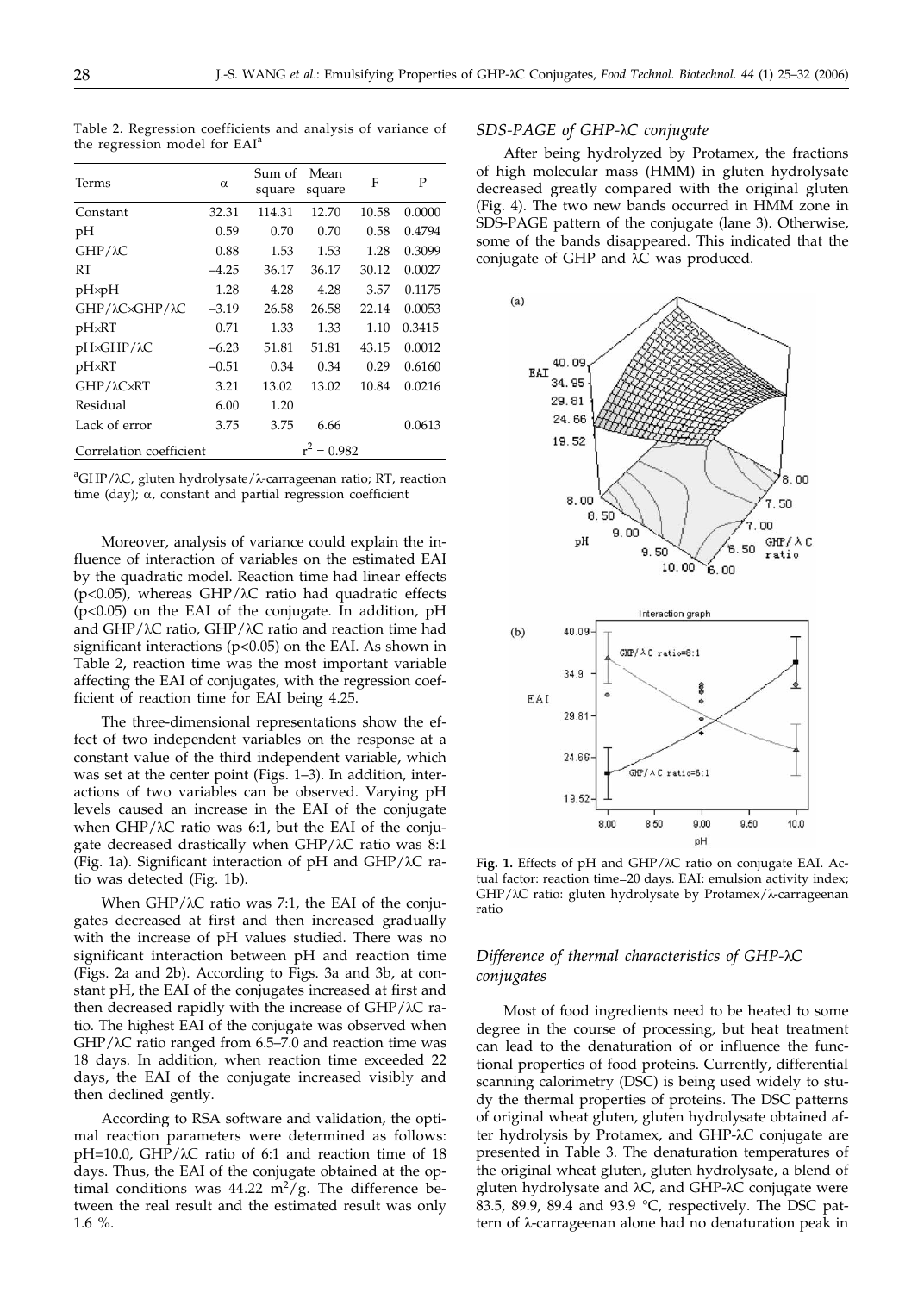

**Fig. 2.** Effects of pH and reaction time on conjugate EAI. Actual factor:  $GHP/\lambda C$  ratio=7:1. EAI: emulsion activity index; RT: reaction time

the temperature range tested. There was no difference between the denaturation temperatures of the gluten hydrolysate, and the blend of gluten hydrolysate and  $\lambda C$ . This indicated that the denaturation peak was mostly caused by the conjugate in the DSC pattern of the conjugate. Denaturation temperature of wheat gluten modified by Protamex and  $\lambda$ C increased significantly. The GHP- $\lambda$ C conjugate had a strong heat stability and resistance to the denaturation of protein.

Values of the enthalpy changes of the original wheat gluten, gluten hydrolysate, the blend of gluten hydrolysate and  $\lambda C$ , and  $\lambda C$ -GHP conjugate were calculated according to the area of the peaks in DSC, and they were 22.42, 8.17, 8.06 and 9.46 J/g, respectively. The values of the enthalpy changes of the gluten hydrolysate and the conjugate were lower than the original gluten. Possibly due to the cross-linking of the wheat gluten proteins and  $\lambda C$ , the protein structure enabled an easy entry of the energy and its contact with the internal structure of the gluten proteins.

In addition, the half peak length  $(\Delta T_{1/2})$  in the DSC pattern of the GHP- $\lambda$ C conjugate increased compared to the original gluten and gluten hydrolysate (Table 3).



Fig. 3. Effects of reaction time and GHP/ $\lambda$ C ratio on conjugate EAI. Actual factor: pH=9.0. EAI: emulsion activity index; GHP/  $\lambda$ C ratio: gluten hydrolysate by Protamex/ $\lambda$ -carrageenan ratio; RT: reaction time



Fig. 4. SDS-PAGE of GHP- $\lambda$ C conjugate. Lane 1, original wheat gluten; lane 2, gluten hydrolysate; lane 3, GHP-AC conjugate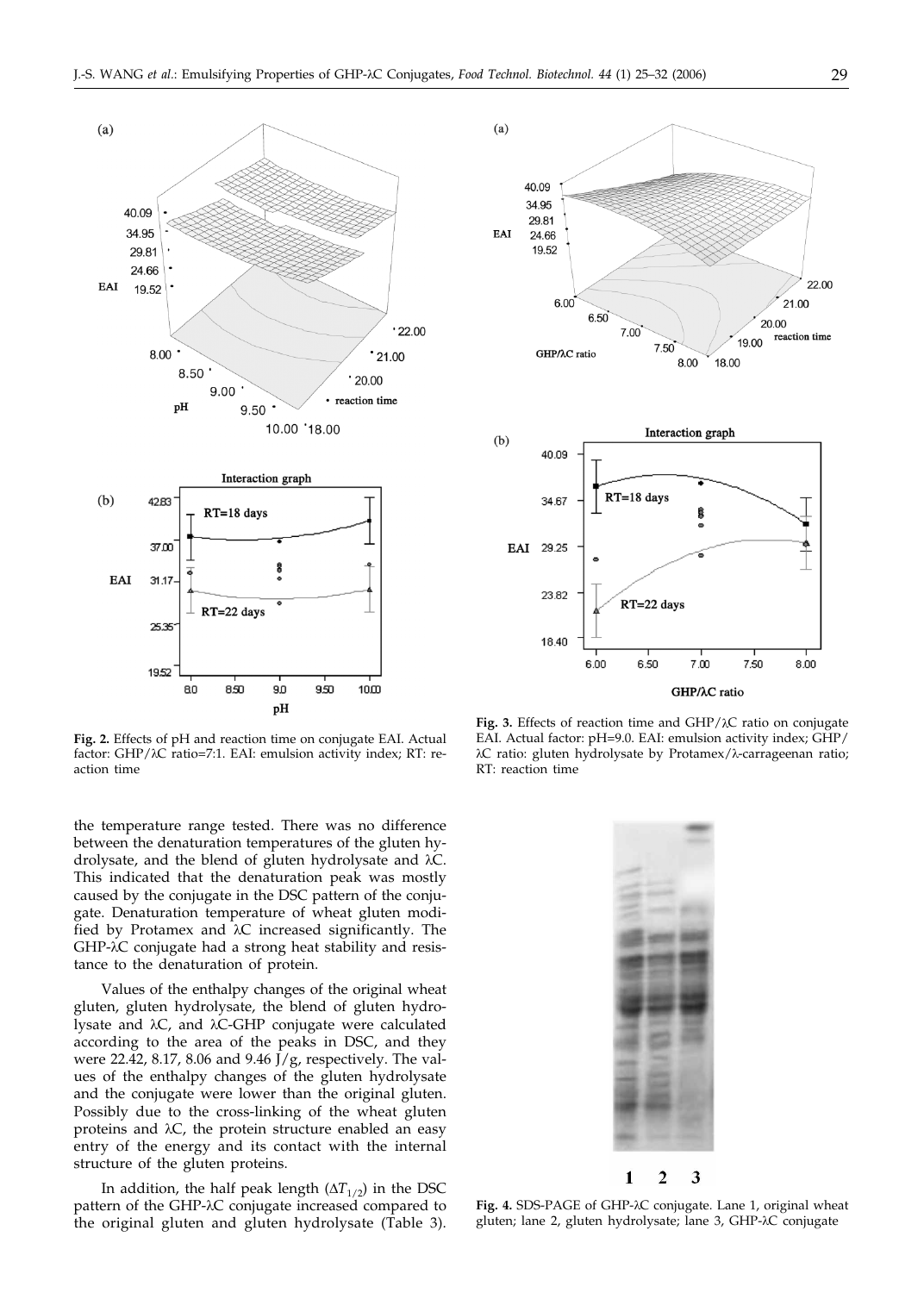|  |  |  | Table 3. Thermal properties of GHP-AC conjugate <sup>a</sup> |
|--|--|--|--------------------------------------------------------------|
|  |  |  |                                                              |

| Sample                       | $DT^b$ /°C | $\Delta H/(\frac{1}{g})$ | $\Delta T_{1/2}$ |
|------------------------------|------------|--------------------------|------------------|
| Original gluten              | 83.5       | 22.42                    | 8.45             |
| Gluten hydrolysate           | 89.9       | 8.17                     | 11.36            |
| $\lambda$ C alone            |            |                          |                  |
| Blend of GHP and $\lambda$ C | 89.4       | 8.06                     | 10.96            |
| GHP-λC conjugate             | 93.9       | 9.46                     | 12.51            |

<sup>a</sup>Preparation condition of the conjugate: pH=10.0, GHP/ $\lambda$ C ratio=6:1, reaction time=10 days, reaction temperature=70 °C. b DT, denaturation temperature; *H*, enthalpy change; *T*1/2, half peak length

 $\Delta T_{1/2}$  is generally considered as an important indicator of denaturation harmony. The  $\Delta T_{1/2}$  values of the original wheat gluten, gluten hydrolysate, the blend of gluten hydrolysate and  $\lambda C$ , and GHP- $\lambda C$  conjugate were 8.45, 11.36, 10.96 and 12.51, respectively. This indicated that the harmony of the modified glutens decreased during the thermal denaturation.

#### *Change in solubility*

Solubility is one of the most important physicochemical and functional properties of a protein. Low solubility may cause an unattractive appearance and a sandy mouthfeel of the final product (*31*). The limited solubility of wheat gluten in aqueous solvent has generally been attributed to its large molecular size and intermolecular aggregation, arising from strong non-covalent interactions, involving hydrogen bonds and hydrophobic interactions (*32*). The pH dependence of the solubility of the wheat gluten, gluten hydrolysate and GHP- $\lambda$ C conjugate is shown in Fig. 5. The solubility was significantly improved by a limited enzymatic hydrolysis and linkage of WHP and  $\lambda$ C, which may be explained by the cleavable peptide bonds. The pH-solubility profile of the original wheat gluten sample exhibited a typical bell- -shaped curve, with minimum solubility of 3.7 % at the isoelectric point (pI). Meanwhile, the GHP-λC conjugate had higher solubility than the original wheat gluten and

gluten hydrolysate at the levels of all pH values. In addition, the isoelectric point of the conjugate shifted to about pH=8.0.

### *Effect of GHP-C conjugate on dough characteristics*

The effects of the GHP- $\lambda$ C conjugate on the dough rheology during mixing were determined with the farinograph and extensograph. The parameters determined were water absorption or percentage of the water required to yield dough consistency of 500 BU (Brabender units) regarding dough development time (DDT, the time to reach the maximum consistency), stability (time the dough consistency remains at 500 BU) and mixing tolerance index (MTI, consistency difference between the peak height and 5 min after the peak, BU).

Changes in the characteristics of dough after the addition of GHP-λC conjugate are shown in Table 4. Apparently, the addition of 1 or 2 % of wheat gluten increased significantly  $(p<0.05)$  the water absorption of the dough, but no significant  $(p<0.05)$  changes in water absorption were found when  $0.5$  or  $1\%$  GHP- $\lambda$ C conjugate was incorporated. There was no obvious change in



Fig. 5. Nitrogen soluble index of GHP- $\lambda$ C conjugate - $\overline{\Box}$ , control; - $\blacksquare$ -, gluten hydrolysate; - $\triangle$ -, GHP- $\lambda$ C conjugate. The preparation condition of the conjugate:  $pH=10.0$ ,  $GHP/\lambda C$ ratio=6:1, reaction time=10 days, reaction temperature=70 °C

Table 4. Rheological properties of wheat dough containing the gluten hydrolysate/ $\lambda$ -carrageenan conjugate

| Terms                 | Control            | w(WG)<br>$= 1 \%$ | w(WG)<br>$= 2\%$    | $w(GHP-AC)$<br>$= 0.5 \%$ | $w(GHP-AC)$<br>$= 1\%$ | <b>GHP</b><br>alone | $\lambda C$<br>alone | blend of<br>$GHP$ and $\lambda C$ |
|-----------------------|--------------------|-------------------|---------------------|---------------------------|------------------------|---------------------|----------------------|-----------------------------------|
| $WA/$ %               | 60.8 <sup>ac</sup> | $62.2^{b}$        | $63.4^{b}$          | $61.1^{\circ}$            | 60.8 <sup>cd</sup>     | $62.5^{\text{ce}}$  | $65.4^{\mathrm{t}}$  | $64.5$ <sup>df</sup>              |
| DDT/min               | $3.5^{\circ}$      | 4.3 <sup>c</sup>  | $3.5^{ab}$          | $3.5^{\circ}$             | 3.7 <sup>a</sup>       | 3.9 <sup>ac</sup>   | 3.6 <sup>a</sup>     | 3.5 <sup>ab</sup>                 |
| S/min                 | $5.5^{b}$          | $6.2^{ab}$        | $6.1^{bc}$          | 4.0 <sup>ac</sup>         | 3.9 <sup>a</sup>       | 4.3 <sup>ac</sup>   | $5.0^{b}$            | 4.8 <sup>ad</sup>                 |
| MTI/BU                | $90^{bc}$          | 89 <sup>b</sup>   | $80^{ab}$           | 128 <sup>a</sup>          | 134 <sup>ad</sup>      | $96^{\rm b}$        | 100 <sup>ab</sup>    | 95 <sup>ac</sup>                  |
| Area/ $\text{cm}^2$   | 70 <sup>b</sup>    | $76^{ab}$         | 86 <sup>ac</sup>    | $75^{ab}$                 | $71^{bc}$              | $64^{\rm b}$        | $73^{bc}$            | $71^{ab}$                         |
| R/BU                  | $209^{bc}$         | $208^{\rm b}$     | $232^{\mathrm{a}}$  | $213^{ab}$                | $216^{ab}$             | 189 <sup>bd</sup>   | $195^{\circ}$        | $190^{\circ}$                     |
| E/mm                  | 176 <sup>c</sup>   | 187 <sup>ac</sup> | $184$ <sup>ac</sup> | 165 <sup>cd</sup>         | $168^{bc}$             | 182 <sup>ac</sup>   | $169^{bc}$           | 180 <sup>cd</sup>                 |
| $R_{\text{max}}$ / BU | 272 <sup>bd</sup>  | $288^{ab}$        | 332 <sup>a</sup>    | $285^{bc}$                | $270^{ab}$             | $254^b$             | 273 <sup>cd</sup>    | 259 <sup>b</sup>                  |
| R/E/(BU/mm)           | 1.2 <sup>cd</sup>  | 1.1 <sup>c</sup>  | $1.3$ bc            | 1.2 <sup>ac</sup>         | 1.2 <sup>d</sup>       | 1.0 <sup>c</sup>    | $1.1^{bc}$           | 1.0 <sup>ac</sup>                 |

\*Control, dough without added gluten; GHP alone, 1 % GHP; λC alone, 1 % λC; blend of GHP and λC, 0.5 % GHP and 0.5 % λC; WA, water absorption; DDT, dough development time; S, stability; MTI, mixing tolerance index; R, resistance at 5 min; E, extensibility;  $R_{\text{max}}$ , maximum resistance;  $\overline{R}/E$ , resistance/extensibility. Extensograph properties are determined using the dough rested for 90 min. Values followed by the same letter in the same line are not significantly different (p<0.05) according to Duncan's multiple range test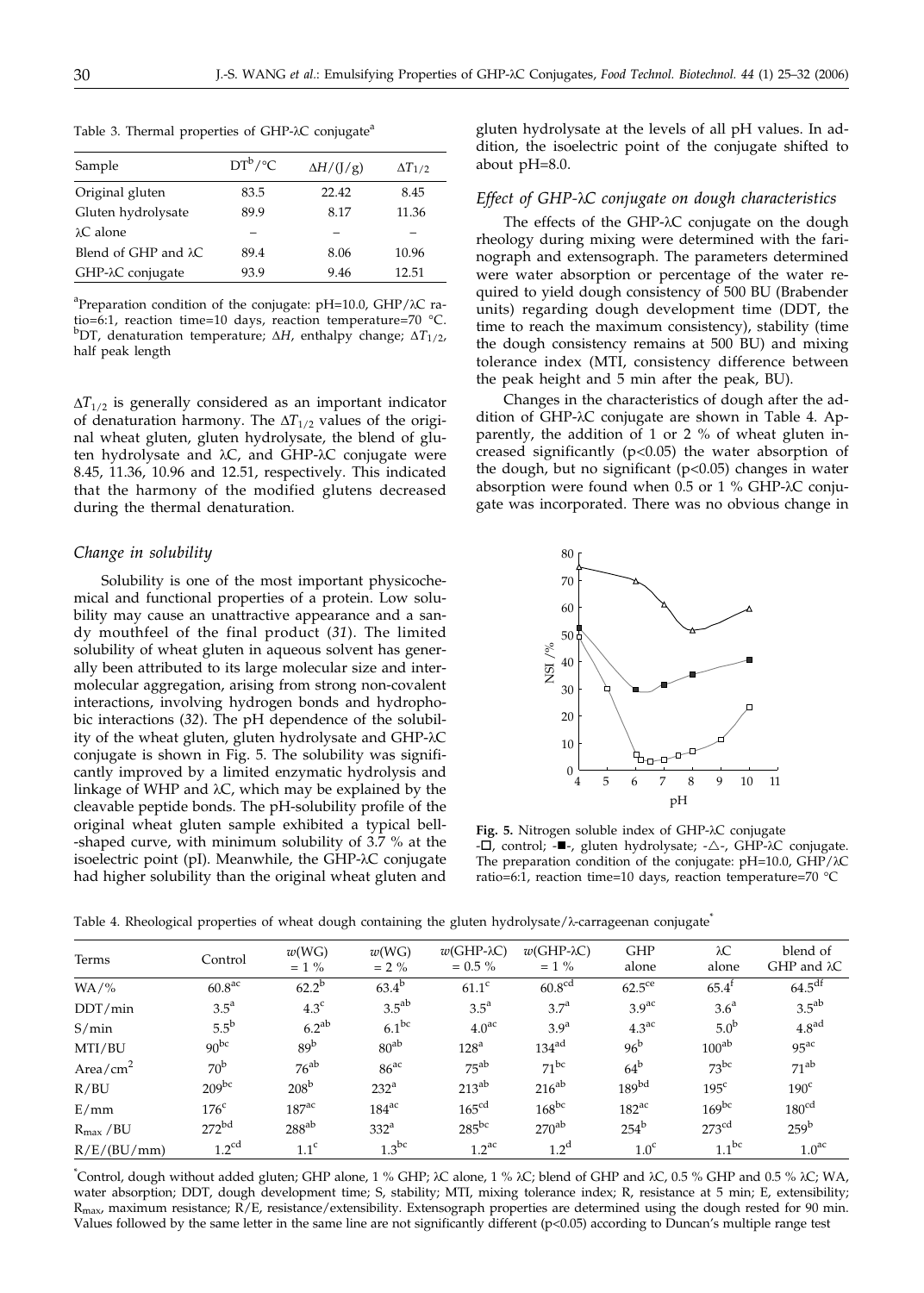DDT. Stability of dough decreased after the addition of the conjugate. In addition, MTI had an opposite trend, indicating that the strength of the dough after the addition of the conjugate decreased.

The resistance, extensibility and curve area of the dough after the addition of the conjugate from the extensograph results exhibited no significant change compared to the original dough or after the addition of the original gluten (Table 4).

### *Effect of GHP-C conjugate on breadmaking quality*

The change in breadmaking quality of wheat flour after the addition of GHP- $\lambda$ C conjugate is shown in Table 5. Increases in loaf volume, specific loaf volume (SLV) and bread score were noticed after the addition of the wheat gluten and GHP- $\lambda$ C conjugate. Particularly the addition of 0.5 % GHP- $\lambda$ C conjugate improved significantly (p<0.05) the loaf volume, SLV and score, and, thus, greatly im-

Table 5. Changes in quality of bread with gluten hydrolysa $te/\lambda$ -carrageenan conjugate\*

| Sample                  | LV/mL               | SLV/(mL/g)        | Score              | Moisture<br>content/ $%$ |
|-------------------------|---------------------|-------------------|--------------------|--------------------------|
| Control                 | $578$ bc            | $3.8^{bc}$        | 59 <sup>a</sup>    | $32.5^{ab}$              |
| 1 % WG                  | 620 <sup>d</sup>    | 4.1 <sup>ae</sup> | $64$ <sup>ac</sup> | 33.8 <sup>b</sup>        |
| 2 % WG                  | $633$ <sup>de</sup> | 4.1 <sup>ad</sup> | $66^{ae}$          | $34.1^\text{ac}$         |
| 0.5 %GHP-λC             | $670^{\mathrm{a}}$  | 4.7 <sup>d</sup>  | $77d^e$            | $35.2^e$                 |
| 1% GHP-λC               | $645$ <sup>ad</sup> | 4.2 <sup>a</sup>  | $71$ bde           | 33.6 <sup>ac</sup>       |
| 1 % GHP                 | 598 <sup>c</sup>    | 3.9 <sup>ab</sup> | $61^{ac}$          | 35.7 <sup>be</sup>       |
| $1\% \lambda C$         | 626 <sup>cd</sup>   | 4.0 <sup>a</sup>  | 63 <sup>a</sup>    | 36.4 <sup>d</sup>        |
| Blend $(GHP+\lambda C)$ | 619 <sup>d</sup>    | 3.9 <sup>b</sup>  | $62^{bc}$          | 35.8 <sup>e</sup>        |

\* Values in this table are the means of triplicate. The values by the same letter in the same column are not significantly different (p<0.05) according to Duncan's multiple range test. WG, wheat gluten; GHP- $\lambda$ C, gluten hydrolysate/ $\lambda$ -carrageenan conjugate; LV, loaf volume; SLV, specific loaf volume



**Fig. 6.** Change in bread crumb firmness during storage

 $-L$ -, control;  $-\Delta$ -, 1 % GHP; -X-, 2 % wheat gluten;  $-\blacklozenge$ -, 1 %  $\lambda C$ ; - $\blacksquare$ -, blend of GHP and  $\lambda C$ ; - $\blacktriangle$ -, 1 % GHP- $\lambda C$  conjugate; -+-, 0.5 % GHP- $\lambda$ C conjugate. The preparation condition of the conjugate: pH=10.0, GHP/ $\lambda$ C ratio=6:1, reaction time=10 days, reaction temperature=70 °C

proved the breadmaking quality of wheat flour. These results agree with the observation of Guarda *et al*. (*15*), who thought that the improvement in breadmaking quality was probably due to the increase in water absorption of dough and texture characteristics of bread.

Fig. 6 shows the change in bread crumb firmness during storage at 25 °C. Hardness of bread crumb increased during storage. Application of gluten and GHP- -C conjugate caused a slow drop of hardness. The lowest firmness was observed in the presence of 0.5 % GHP-C conjugate. Thus, slower increase in bread crumb firmness after the addition of the conjugate shows that the conjugate has anti-staling properties for bread during storage. The influence of the conjugate on hardness might result from the changes occurring in the amorphous part of the starch, perhaps by inhibiting gluten protein-starch interactions or the development of macromolecular entanglement or from the capacity of the gums to retain water even after baking (*33*).

### **Conclusion**

In conclusion, the emulsifying properties of the wheat gluten hydrolysate obtained from the hydrolysis by Protamex were improved significantly through the binding with  $\lambda C$  under controlled conditions. The optimal reaction parameters were determined by response surface methodology. The EAI of the conjugates prepared at optimal conditions was  $44.22 \text{ m}^2/\text{g}$ , with the NSI of 61.05 %.

The denaturation temperature of the gluten hydro $lysate/\lambda$ -carrageenan conjugate increased. The addition of gluten hydrolysate/ $\lambda$ -carrageenan conjugate improved dough characteristics, decreased bread crumb firmness during storage, and showed anti-staling properties of bread. Thus, gluten hydrolysate/λ-carrageenan conjugate exhibited potential application in food and non-food industries.

#### *Acknowledgements*

The authors are grateful for the financial support from the Chinese Ministry of Science and Technology (Project No. 2001BA501A04) and Excellent University Teacher's Foundation of Henan Province, P. R. China. We are grateful to Prof. Yuwei Zeng for her critical review of this manuscript.

#### **References**

- *1.* P.I. Payne, M.A. Nightingale, A.F. Krattiger, L.M. Holt, The relationship between HMW glutenin subunit composition and the breadmaking quality of British-grown wheat varieties, *J. Sci. Food Agric. 40* (1987) 51–65.
- *2.* P.R. Shewry, N.G. Halford, A.S. Tatham, High molecular subunits of wheat glutenin, *J. Cereal Sci.* 15 (1992) 105-120.
- *3.* J.A. Bietz, G.L. Lookhart, Properties and non-food potential of gluten, *Cereal Chem. 41* (1996) 376–382.
- *4.* J.P. Lens, W.J. Mulder, P. Kolster, Modification of wheat gluten for nonfood applications, *Cereal Foods World, 44* (1999) 5–9.
- *5.* J.W. Finley, Deamidated gluten: A potential fortifier for fruit juices, *J. Food Sci. 40* (1975) 1283–1285.
- *6.* A. Kato, Y. Lee, K. Kobayashi, Deamidation and functional properties of food proteins by the treatment with im-